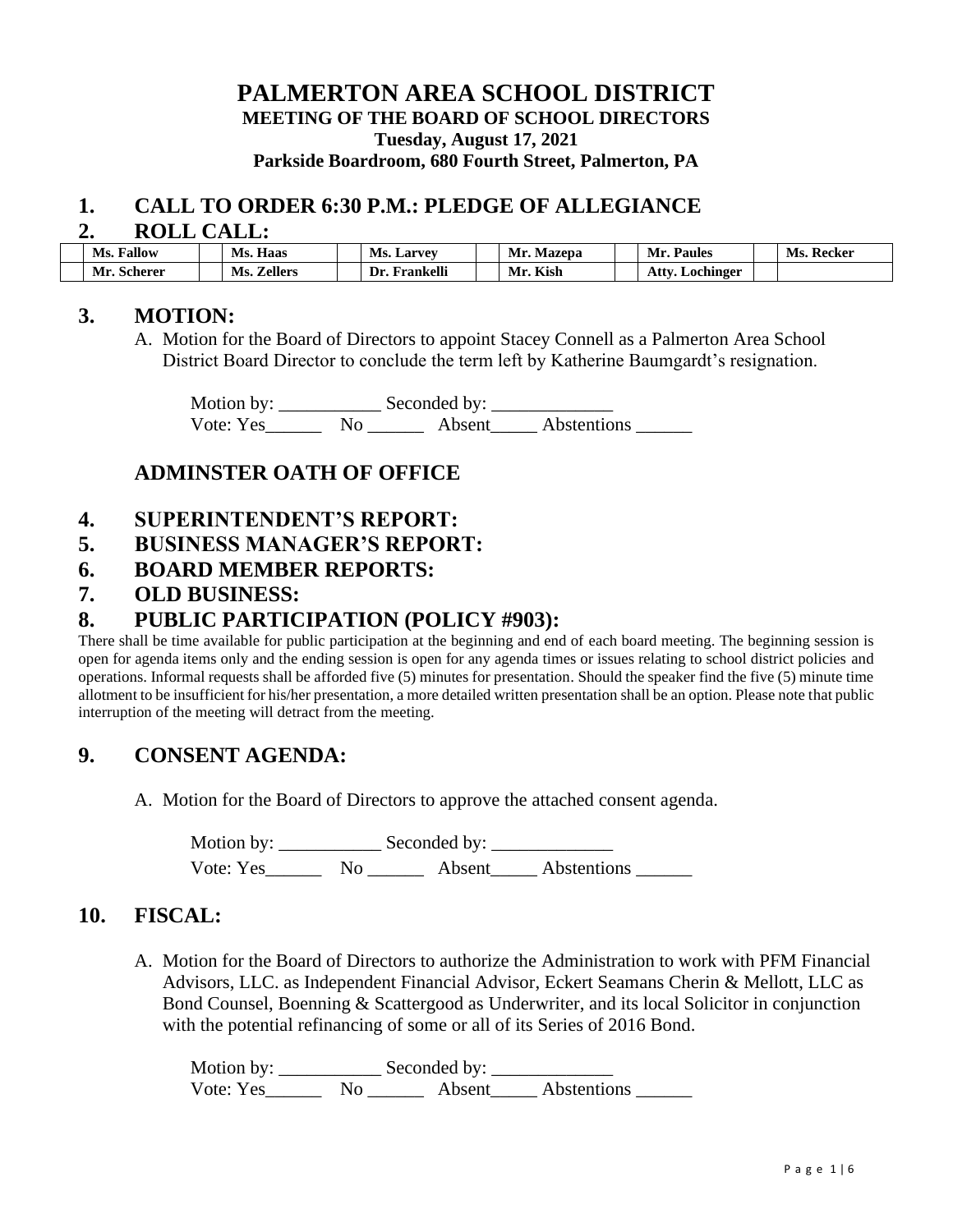## **11. OTHER:**

A. Motion for the Board of Directors to approve an Act 91 Firefighters Tax Incentive for eligible active members of the Palmerton Fire Department which would include 20% off the real estate tax and \$150 off the earned income tax. The Department's Fire Chief will submit a notarized letter to the District verifying that eligible firefighters have met the Department's minimum requirements for active status as written in their standard operating guidelines.

Motion by: \_\_\_\_\_\_\_\_\_\_\_ Seconded by: \_\_\_\_\_\_\_\_\_\_\_\_\_ Vote: Yes\_\_\_\_\_\_\_\_ No \_\_\_\_\_\_\_\_ Absent\_\_\_\_\_\_ Abstentions \_\_\_\_\_\_\_\_\_

## **12. PUBLIC PARTICIPATION:**

# **13. FOR THE GOOD OF THE ORDER:**

## **14. ADJOURNMENT:**

Motion by: \_\_\_\_\_\_\_\_\_\_\_ Seconded by: \_\_\_\_\_\_\_\_\_\_\_\_\_ Vote: Yes\_\_\_\_\_\_\_\_ No \_\_\_\_\_\_\_\_ Absent\_\_\_\_\_\_ Abstentions \_\_\_\_\_\_\_\_\_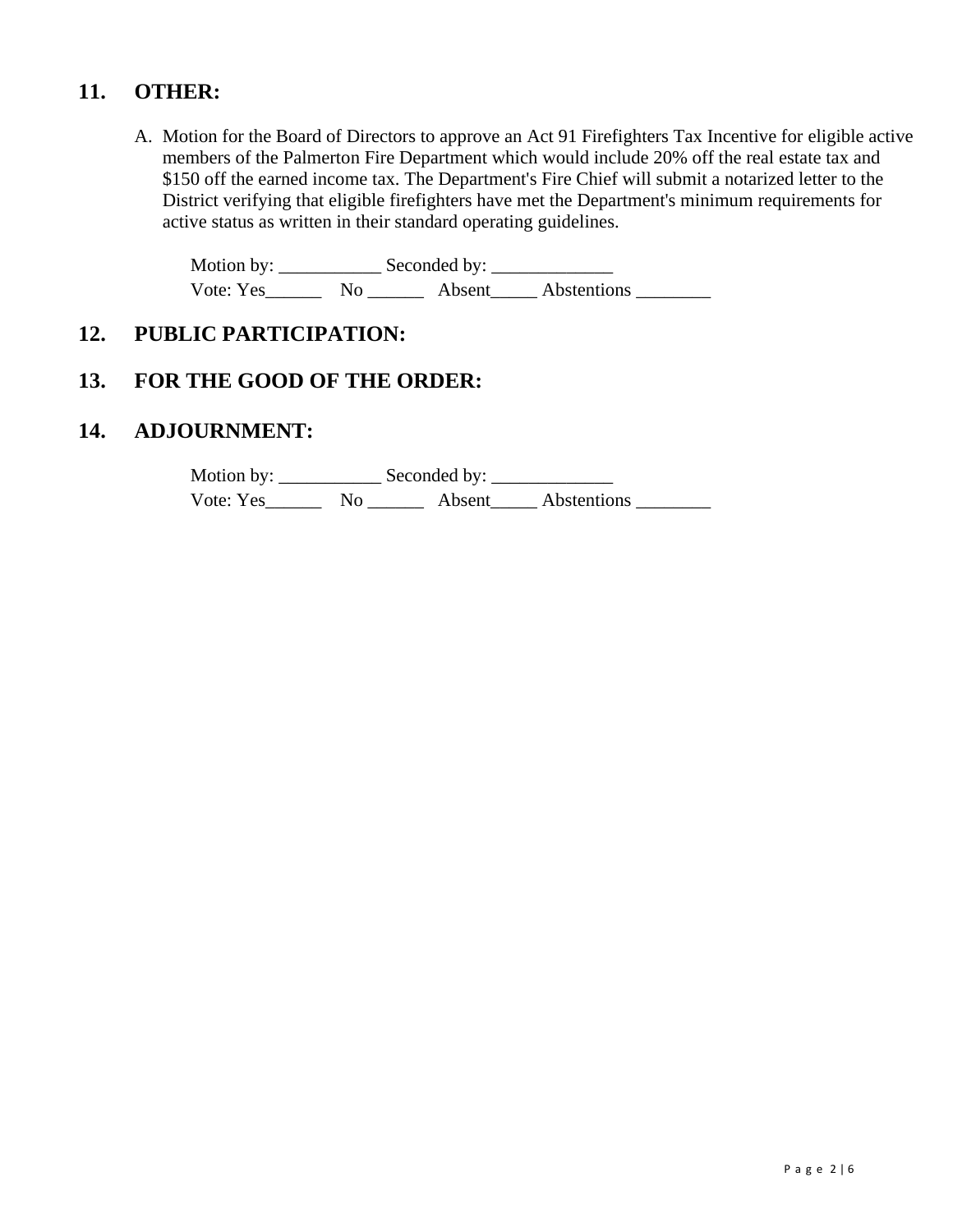## **PALMERTON AREA SCHOOL DISTRICT CONSENT AGENDA Tuesday, August 17, 2021**

### **1. MEETING MINUTES:**

- A. Approve the Board Meeting Minutes from July 20, 2021 (enclosure)
- B. Approve the Board Meeting Minutes from August 3, 2021 (enclosure)

## **2. FISCAL:**

- A. Approve the Accounts Payable Reports (enclosures)
- B. Approve the Treasurer's Reports (enclosures)
- C. Approve the following lunch price for the 2021-2022 school year: Adult lunch \$4.00
- D. Approve the Service Level Agreement Tax Services with Berks County Intermediate Unit for Real Estate and Per Capita Taxes (enclosure)
- E. Approve the purchase of replacement playground equipment for the S.S. Palmer playground from Recreation Resource USA at a price of \$26,072. Playground equipment is being funded through a donation of \$16,500 from the Palmer/Parkside PTO with the remaining funds coming from the S.S. Palmer activities account (enclosure)
- F. Accept the donation from the Palmer/Parkside PTO in the amount of \$16,500 to be used for the S.S. Palmer playground equipment
- G. Approve the annual renewal agreement with Heartland Payment Systems for cafeteria POS system license and support for the 2021-2022 school year in the amount of \$2,391.50 payable from the food service fund (enclosure)

### **3. PERSONNEL:**

- A. Approve Brett Hoch as High School Math Teacher at Bachelor's, Step 1, at a salary of \$46,750 effective August 18, 2021
- B. Approve Morgan Hesse as Elementary Teacher, Grade 3, at S.S. Palmer Elementary at Bachelor's, Step 2, at a salary of \$47,750 effective August 18, 2021
- C. Approve Chelsea Wyant as Elementary Special Education Teacher at S.S. Palmer Elementary at Bachelor's +24, Step 1, at a salary of \$47,250 effective August 18, 2021
- D. Approve Christine McCarroll as High School Special Education Teacher at Bachelor's +24, Step 3, at a salary of \$48,750 effective August 18, 2021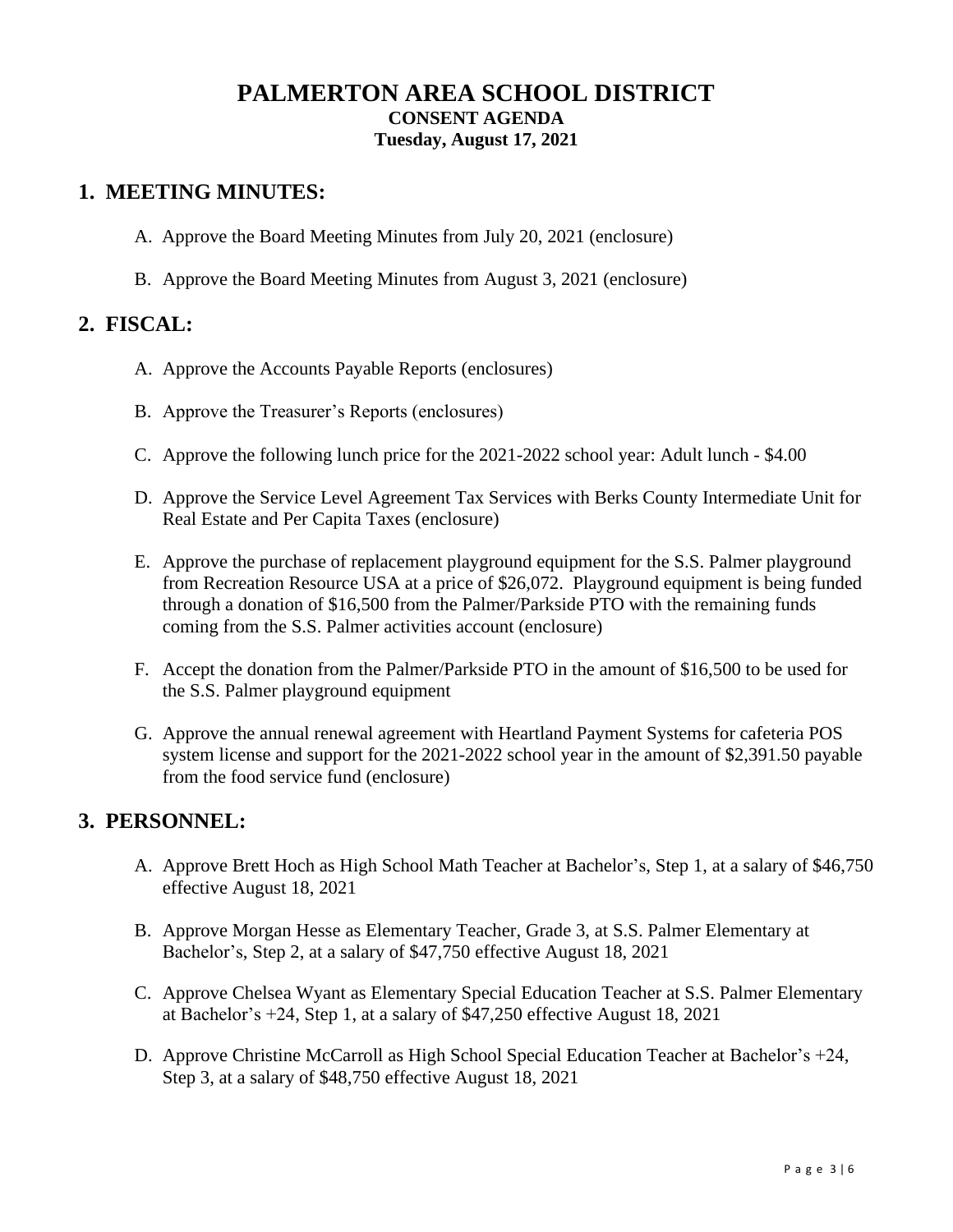- E. Approve the following instructional assistants at the rate of \$16.28 per hour effective August 24, 2021:
	- Sonya Porter- S.S. Palmer
	- Brooke Magill-High School
	- Jenna McHugh High School
- F. Accept the resignation of Eileen Heiney as cafeteria team leader at Parkside Elementary effective August 24, 2021 and remain as food service employee at the rate of \$15.00 per hour effective August 24, 2021
- G. Approve Keri Repnyck as team leader food service employee at the rate of \$15.10 per hour effective August 24, 2021
- H. Approve the following team leader food service employees at the rate of \$15.72 per hour effective August 24, 2021:
	- Teresa Reed
	- Wendy Magner
- I. Approve the following food service employees at the rate of \$13.85 per hour effective August 24, 2021:
	- Abby Bankos
	- Jennifer Hedmeck
	- Amanda Kromer
	- Kristy Santee
- J. Approve Diane Fronheiser as part-time custodian at Towamensing Elementary at the rate of \$14.67 per hour effective August 18, 2021
- K. Approve the following column movement effective first semester of 2021-2022 school year:
	- Paula Frey from Master's +45 to Master's +60
	- Monique Hofford from Master's to Master's +15
	- Shanna Koscinski from Master's  $+15$  to Master's  $+30$
	- Susan Warakomski from Master's +45 to Master's +60
- L. Approve the correction of annual salary for Katherine Baumgardt, High School English Teacher, at Master's Equivalency, Step 8, from \$54,550 to \$54,500 effective upon release from her current employer
- M. Accept the resignation of Whitney Kern as Secondary Librarian/Gifted Teacher effective August 13, 2021
- N. Accept the resignation of Christopher Kimmel as curriculum advisory council (CAC) grade 2 & 3 representative at S.S. Palmer Elementary for the 2021-2022 school year
- O. Approve Valerie Hunsicker as curriculum advisory council (CAC) grade 2 & 3 representative at S.S. Palmer Elementary for the 2021-2022 school year with a stipend of \$1,756.00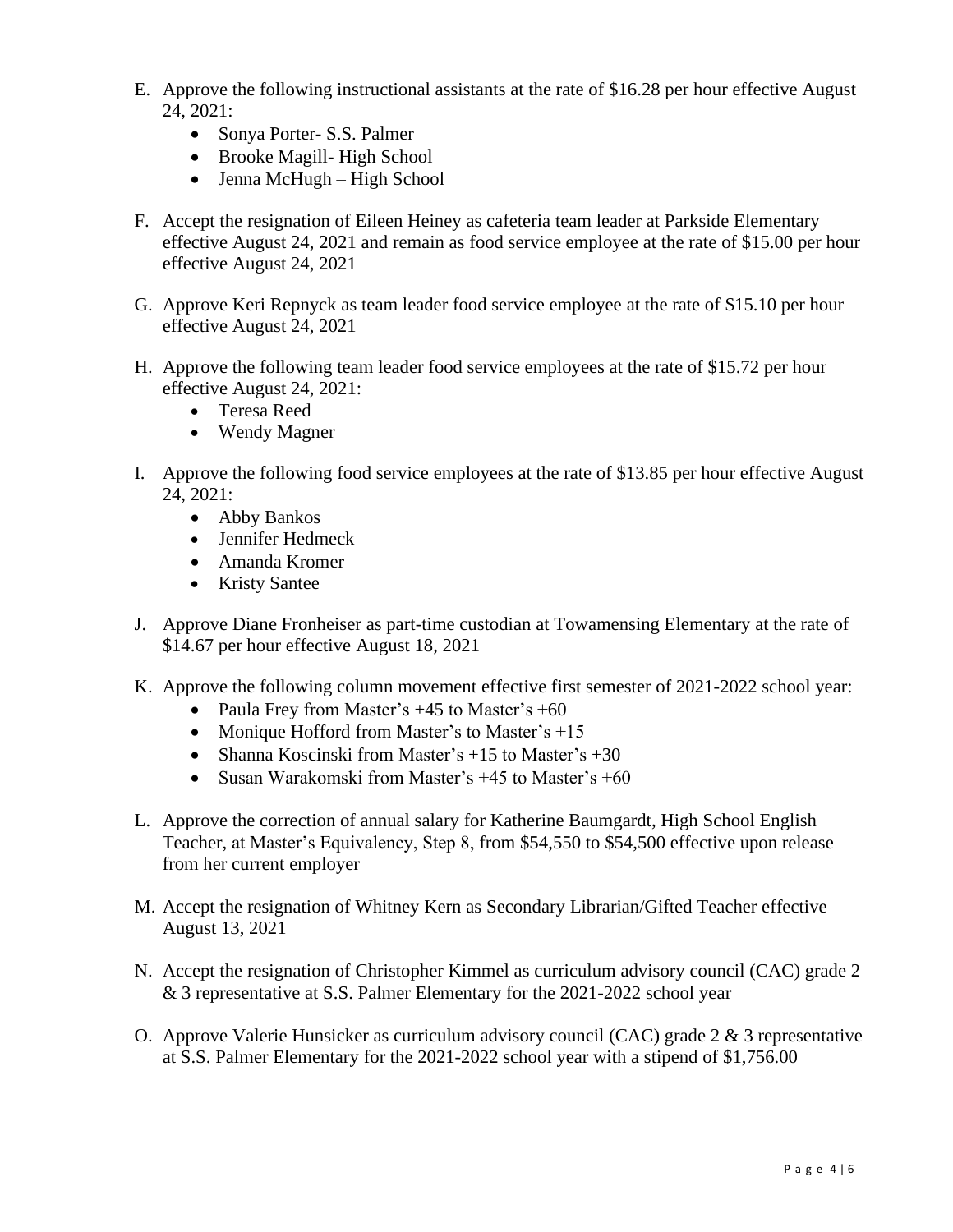P. Approve the following mentors for the 2021-2022 school year:

| <b>Robert Falkenstein</b>  | for Katherine Baumgardt               | Half year at \$730.50      |  |  |
|----------------------------|---------------------------------------|----------------------------|--|--|
| Lisa Ward                  | for Crystal Stavitzski (1st semester) | Half year at \$730.50      |  |  |
| Carol Andrews & Carole     |                                       |                            |  |  |
| Burkhardt, Co-Mentors      | for Malia Mueller                     | Full year at \$730.50 each |  |  |
| Michelle Muffley $\&$      |                                       |                            |  |  |
| Kristin Heller, Co-Mentors | <i>for</i> Alexander Orr              | Full year at \$730.50 each |  |  |
| Kristen Perdew             | for Joseph Trimmel                    | Full year at \$1,461.00    |  |  |
| Lynn Sutton                | for Chelsea Wyant                     | Full year at \$1,461.00    |  |  |
| Melisa Beahn               | for Morgan Hesse                      | Full year at \$1,461.00    |  |  |
| <b>Travis Fink</b>         | for Brett Hoch                        | Full year at \$1,461.00    |  |  |
| Joshua Nenscel             | for Christine McCarroll               | Full year at \$1,461.00    |  |  |

Q. Accept the following resignations for coaches for the 2021-2022 school year:

| Jeffrey Bennett  | Girls' Basketball Co-Assistant Coach |  |
|------------------|--------------------------------------|--|
| Lyndsey Heinrich | Girls' Basketball Co-Assistant Coach |  |
| Nikki Boccia     | Softball Volunteer Assistant Coach   |  |

R. Approve the following coaches as for the 2021-2022 school year effective August 18, 2021:

| Michael J. Horvath | Girls' Basketball Co-Assistant Coach      | \$2,059.00 |
|--------------------|-------------------------------------------|------------|
| Michael C. Horvath | Girls' Basketball Co-Assistant Coach      | \$2,059.00 |
| Michael Noyola     | ' Cross Country Volunteer Assistant Coach | $- -$      |

S. Approve tuition reimbursements (enclosure)

### **4. OTHER:**

- A. Approve the second reading and adoption of the following polices (enclosures):
	- 1) Policy #236 Student Assistance Program
	- 2) Policy #236.1 Threat Assessment
	- 3) Policy #601 Objectives
	- 4) Policy #602 Budget Planning
	- 5) Policy #603 Budget Preparation
	- 6) Policy #604 Budget Hearing
	- 7) Policy #605 Tax Levy
	- 8) Policy #607 Tuition Income
	- 9) Policy #608 Bank Accounts
	- 10) Policy #609 Investment of District Funds
	- 11) Policy #611 Purchases Budgeted
	- 12) Policy #612 Purchases Not Budgeted
	- 13) Policy #613 Cooperative Purchasing
	- 14) Policy #810 Transportation
	- 15) Policy #810.1 School Bus Drivers & School Commercial Motor Vehicle Drivers
	- 16) Policy #810.2 Transportation-Video/Audio Recording
	- 17) Policy #810.3 School Vehicle Drivers
	- 18) Policy #810.4 Employee & Volunteer Driver History Records